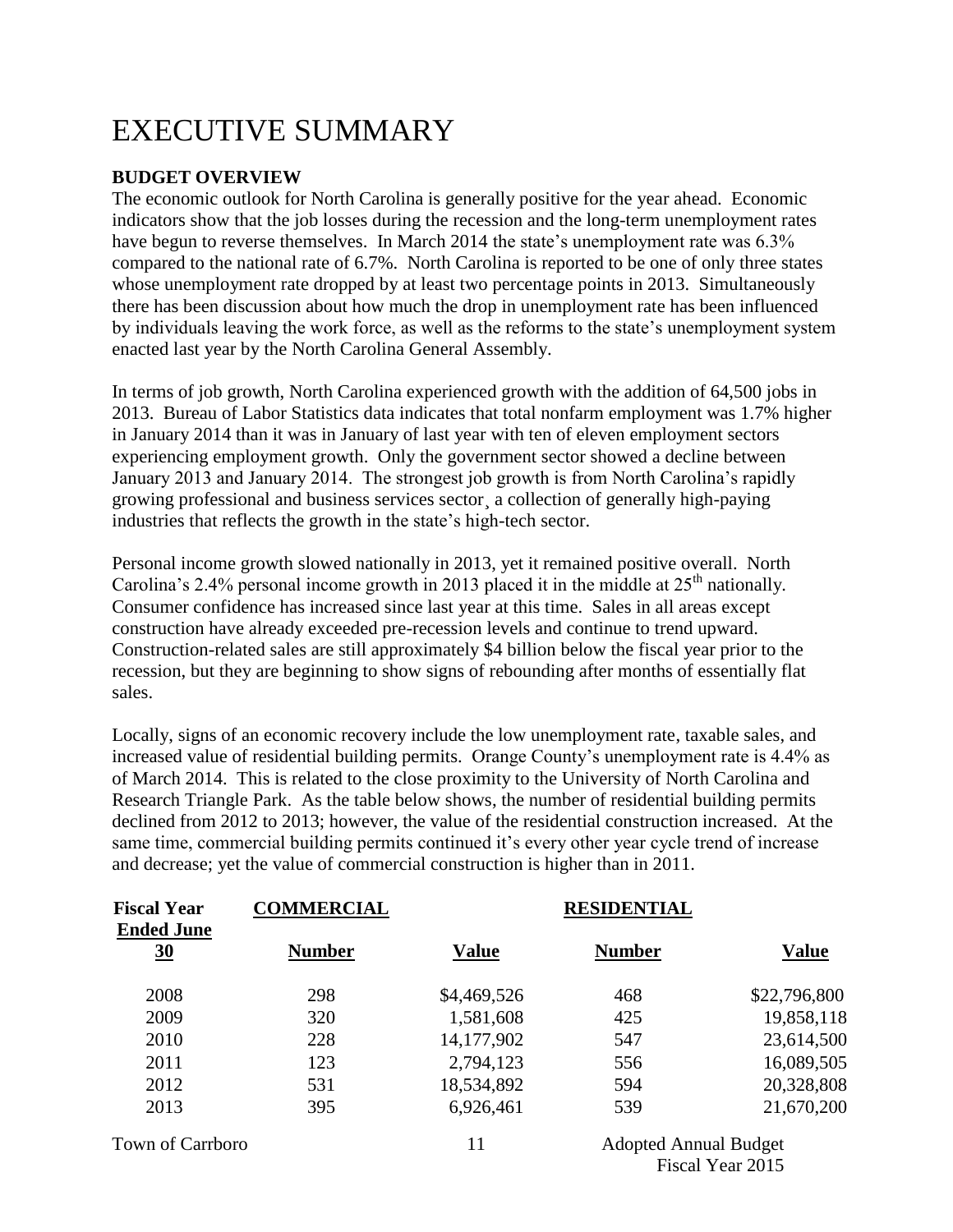Through the third quarter of FY 2013-14, general fund revenue collections total \$16.4 million or 79% of the adopted budget. Property tax revenue collections are \$11.6 million or 97% of budget. Sales tax revenues through January total \$1.6 million. Intergovernmental revenues are 66% of budget. Overall, total revenue collections for FY 2013-14 are expected to exceed the adopted budget.

Although the economy is improving overall, the Town has chosen a conservative projection approach in estimating revenues due to the potential adverse impact of the tax reform legislation enacted or pending by the General Assembly. For example, the method of distribution for electricity and piped natural gas has been changed with FY 2014-15 serving as the baseline for future distributions by the state. Previously sales tax did not apply to these utility sales and revenues were distributed based on service delivery within municipal boundaries. With the tax reform legislation, 44% and 20% of sales tax collected on electricity and piped natural gas, respectively, will be returned to cities and towns. General Assembly Study Commissions are also reviewing Powell Bill allocation formulas and Privilege License fees that could affect the intergovernmental revenues available to local municipalities.

In developing the FY 2014-15 budget, the Town continued its conservative fiscal approach used over the past several years. Operating expenses were identified for reduction, capital item requests were re-prioritized and some vehicle/equipment purchases deferred to future years. These efforts were undertaken as part of an overall strategy to:

- Implement the Board of Alderman's strategic priorities,
- Manage costs while improving services to the citizens,
- Avoid increasing the tax burden for Town residents, and
- Provide cost-of-living and merit pay salary adjustments for Town employees.

The total recommended general fund operating budget for FY 2014-15 is \$21,313,803, an increase of \$578,147 or 2.8% over the adopted budget for 2013-14. By state law, municipalities are required to have a balanced budget where revenues must equal budgeted expenditures.

#### **BUDGET PROCESS**

The budget process is similar to past years, requiring departments to justify their operating budget for the continuation of services as well as any proposed new or expanded services. The continuation budget includes adjustments for price increases in the cost of goods and services; and may include projects and infrastructure expenditures reflected in the annual Capital Improvement Program (CIP) which includes street resurfacing costs, vehicles, equipment, and debt service payments for capital commitments. All other requests are defined as "proposed changes" and are budgeted in a separate column.

#### **REVENUES**

Carrboro's revenue stream has two broad types of revenues: recurring revenues and other financing sources which represent certain one-time inflows of revenue. Recurring revenues consist of property taxes, sales taxes, other taxes/licenses, and intergovernmental revenues. Together these revenues comprise approximately 91% of general fund revenues.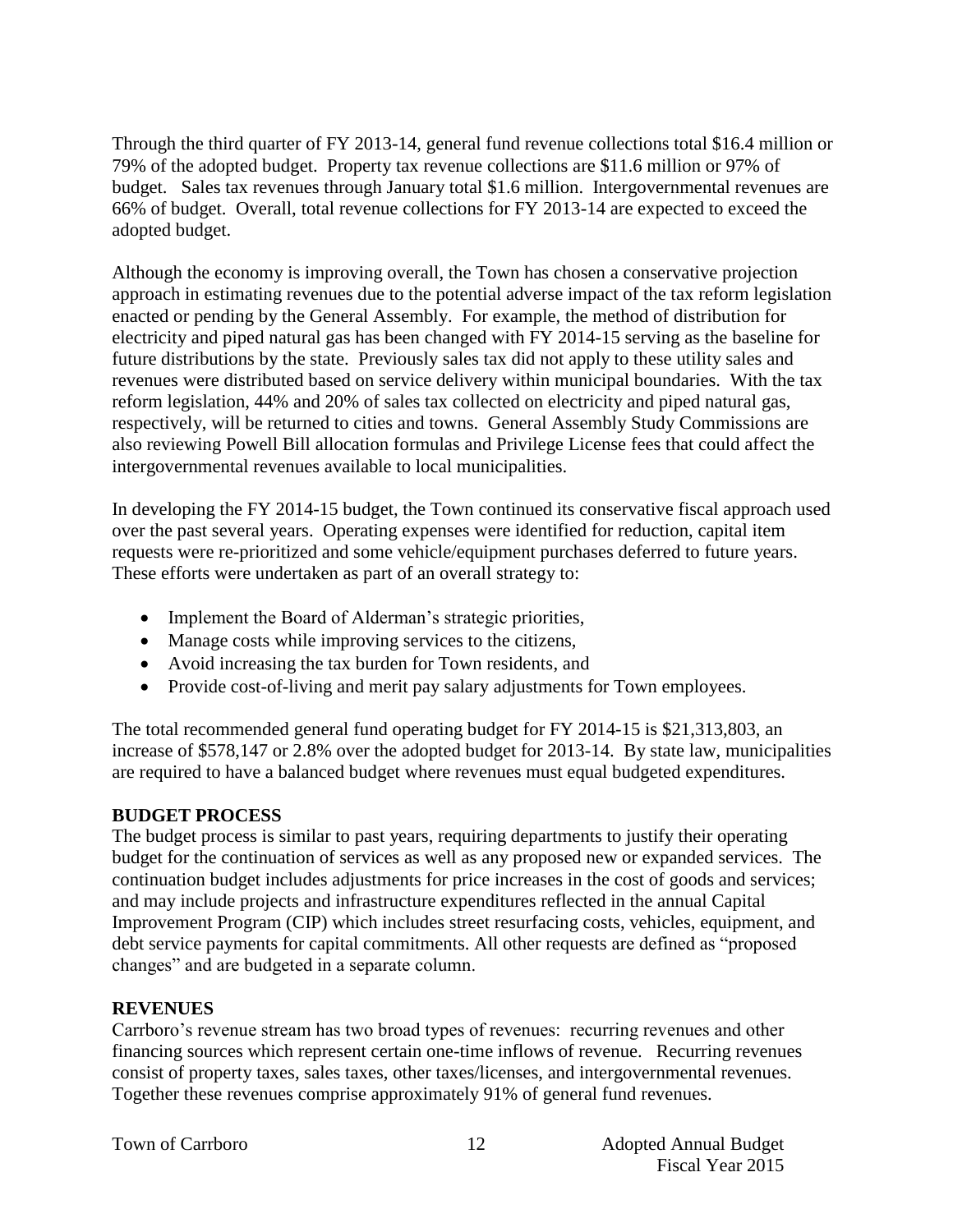For FY 2014-15 total recurring revenues are projected to increase by 2% over FY 2013-14. This increase stems from increased property tax revenue increase of 1.6% due to increased valuations; expected sales tax growth of 1.4%; and increase in permits and fees as a result of private developments beginning or nearing construction.

|                                       | FY 2013-14<br><b>Adopted</b><br><b>Budget</b> | FY 2014-15<br><b>Recommended</b><br><b>Budget</b> |            | \$ Change                 |          | % Change |
|---------------------------------------|-----------------------------------------------|---------------------------------------------------|------------|---------------------------|----------|----------|
| Property Taxes                        | \$<br>11,979,989                              | $\boldsymbol{\mathsf{S}}$                         | 12,166,764 | $\boldsymbol{\mathsf{S}}$ | 186,775  | 1.6%     |
| <b>Local Sales Taxes</b>              | \$<br>3,325,816                               | \$                                                | 3,371,537  | $\boldsymbol{\mathsf{S}}$ | 45,721   | 1.4%     |
| Other Taxes & Licenses                | \$<br>536,046                                 | $\mathcal{S}$                                     | 519,728    | $\boldsymbol{\mathsf{S}}$ | (16,318) | $-3.0\%$ |
| Intergovernmental                     | \$<br>1,492,054                               | $\boldsymbol{\mathsf{S}}$                         | 1,497,513  | $\boldsymbol{\mathsf{S}}$ | 5,459    | 0.4%     |
| Fees & Permits                        | \$<br>1,226,295                               | $\boldsymbol{\mathsf{S}}$                         | 1,336,731  | $\boldsymbol{\mathsf{S}}$ | 110,436  | 9.0%     |
| Sales & Services                      | \$<br>233,145                                 | $\boldsymbol{\mathsf{S}}$                         | 233,145    | $\boldsymbol{\mathsf{S}}$ |          | $0.0\%$  |
| Other Misc.                           | \$<br>154,142                                 | \$                                                | 182,189    | $\boldsymbol{\mathsf{S}}$ | 28,047   | 18.2%    |
| Total Recurring Revenues \$18,947,487 |                                               | \$                                                | 19,307,607 | \$                        | 360,120  | 1.9%     |

# **Recurring Revenues**

Of the total general fund revenues, property and sales tax revenues make up 73% of total revenues and are projected to increase 1.6% and 1.4%, respectively, in FY 2014-15. The property tax valuation at June 30, 2013 was \$2,003,169,788. For FY 2014-15 total tax valuations are expected to grow by 1.5-2% to \$2,033,220,055. Each penny on the tax rate is projected to generate approximately \$201,243. In addition, property tax relief is available for the elderly, permanently-disabled persons, and veterans who meet income and other specific exemption requirements.

Overall sales tax receipts (\$1.6 million), reflecting seven months of collections for the year, are 51% of the FY 2013-14 adopted budget (\$3.2 million) with total collections for the year anticipated to be \$3.2 million. According to the N. C. League of Municipalities report, sales tax distributions to local governments during the first six months of FY 2013-14 were up 5.2% over the same period in FY 2012-13. The League of Municipalities anticipates that sales tax revenues for the current fiscal year will be 4.5% higher than FY 2012-13. Retail sales in North Carolina are trending upward and consumer confidence is high. Because of this, the statewide local sales taxes in FY 2014-15 are expected to grow by 3.75% from the FY 2013-14 level.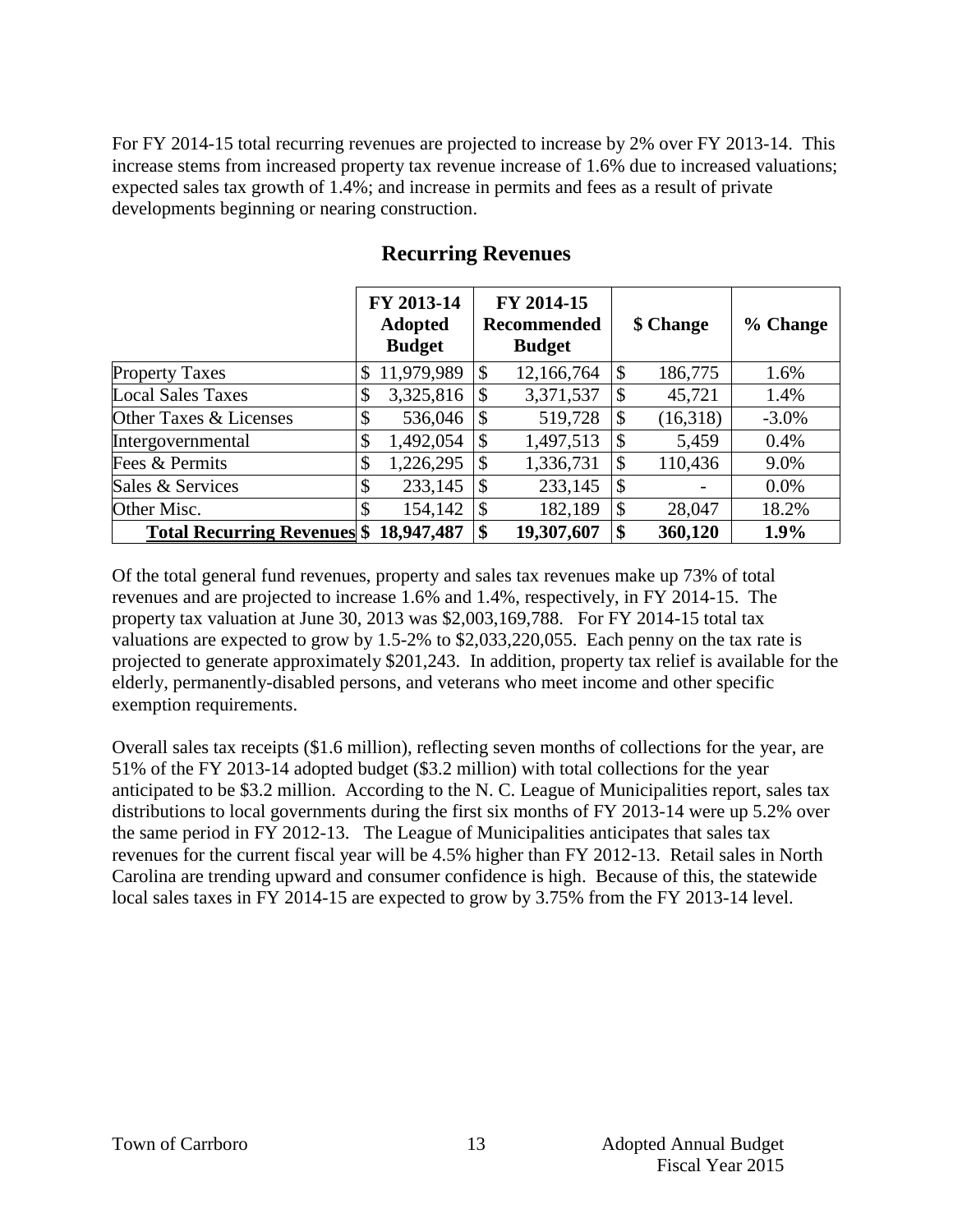

#### **FY 2014-15 GENERAL FUND - ALL REVENUES (Percent of Total) \$21,313,803**

Intergovernmental revenues are not expected to experience any significant growth and will continue to comprise 7% general fund revenues. Restricted intergovernmental revenues are expected to decrease by 1.3% due to the conclusion of one-time operating grants (e.g., fire fighter's grant). At the same time, Powell Bill and planning work grant revenues will slightly increase.

Unrestricted intergovernmental revenues overall are expected to grow by 1.5% in FY 2014-15, although not all sectors will experience growth. While the N. C. League of Municipalities is projecting a statewide growth of 3% for electricity sales tax and no increase for piped natural gas in FY 2014-15, historical trends indicate a 1.5% increase locally. Both of these taxes are highly sensitive to annual weather conditions. In FY 2014-15 the state will change the method of distribution to localities for these two taxes. In the past these revenues have been distributed based on the services within municipal boundaries. However, with the tax reforms enacted by the North Carolina General Assembly, North Carolina general sales tax is now applied to these sales and proceeds will be allocated to municipalities based on 44% and 20% for electricity and natural gas, respectively.

Telecommunications Sales Tax revenues are expected to decrease by 6.5% statewide in FY 2013-14 according to the N. C. League of Municipalities. This decrease reflects the national decline in the number of landlines. This trend is expected to continue into FY 2014-15 with a projected 4% decrease in telecommunications revenues statewide. Locally, we anticipate a 1% reduction based on historical trends.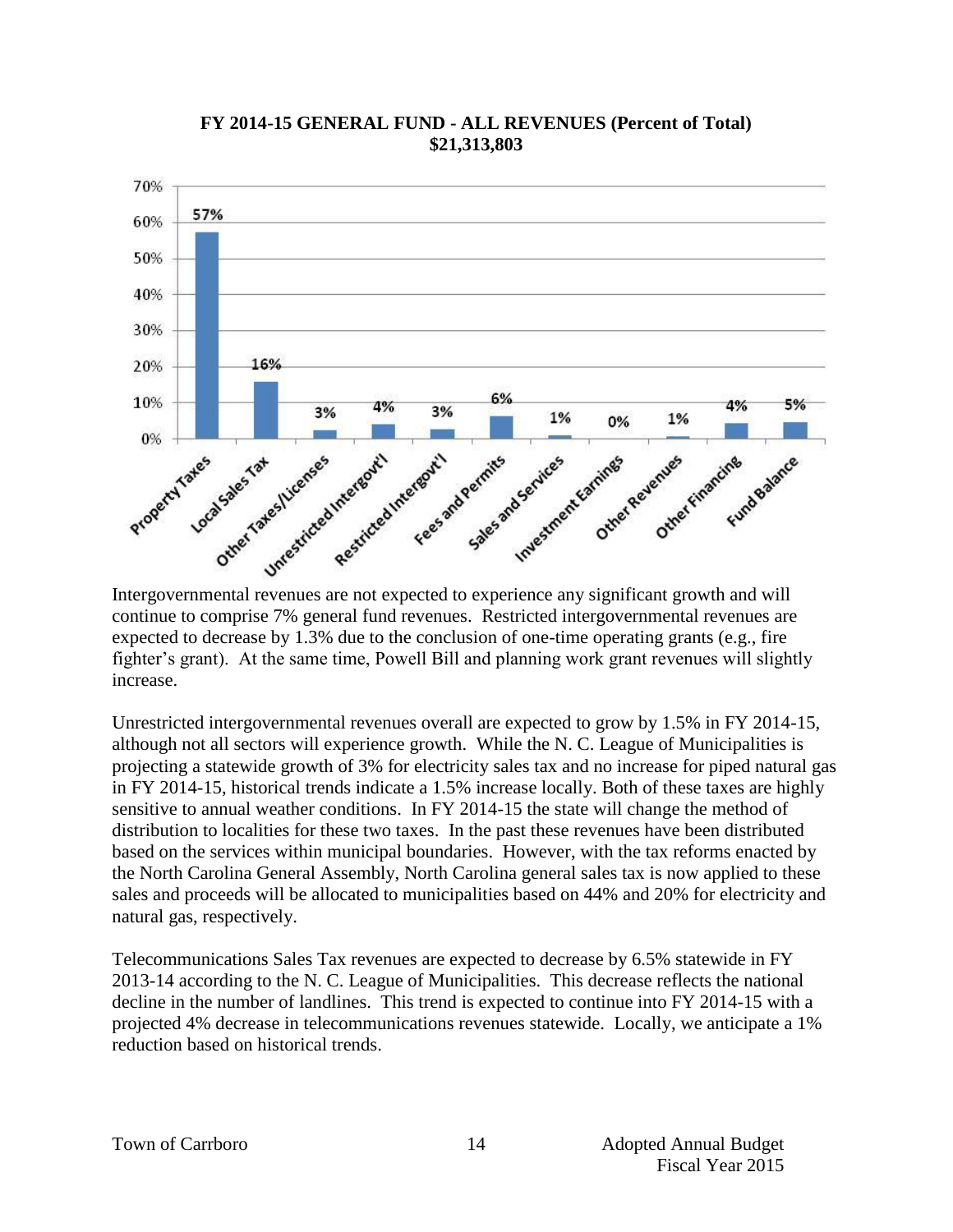Local Video Programming Revenues are being affected by cable and satellite competition with internet based programs. For FY 2013-14, revenues statewide are expected to be 1% below the prior year. For FY 2014-15 these revenues are expected to decrease by 1%. In the past unrestricted intergovernmental revenues from the beer and wine tax distributions have been under budgeted. Based on historical trends and the opening of new outlets, these revenues are expected to increase by 33%.

#### **OTHER FINANCING**

Other financing sources in the General Fund include inter-fund transfers, installment financing and fund balance appropriation. Revenues from other financing sources in FY 2014-15 total \$2,006,196. This is an increase of \$218,027 or 12% over the adopted FY 2013-14 budget.

|                                                | <b>FY13-14</b><br><b>ADOPTED</b><br><b>BUDGET</b> | FY1 2014-15<br><b>ADOPTED</b><br><b>BUDGET</b> | \$        | $\frac{0}{0}$<br><b>CHANGE CHANGE</b> |
|------------------------------------------------|---------------------------------------------------|------------------------------------------------|-----------|---------------------------------------|
| <b>INTERFUND TRANSFERS</b>                     | \$176,945                                         | \$176,945                                      | \$0       | 0%                                    |
| <b>INSTALLMENT FINANCING</b>                   | \$745,176                                         | \$745,176                                      | \$0       | 0%                                    |
| <b>FUND BALANCE</b>                            | \$866,048                                         | \$1,084,075                                    | \$218,027 | 25%                                   |
| <b>TOTAL OTHER FINANCING</b><br><b>SOURCES</b> | \$1,788,169                                       | \$2,006,196                                    | \$218,027 | 12%                                   |

The transfer from the Capital Reserve Fund of \$176,945 will be continued to partially offset the debt service for the construction of fire station #2.

Installment financing will remain level at \$745,176. This financing will be used for the purchase of five police patrol vehicles, one solid waste automated leaf loader, one side loader solid waste truck, and one V-box salt spreader. The Town's general goal is to maintain installment financing at the same level from year to year in order to control financing costs. The estimated debt service cost for borrowing these funds is \$44,691 for 5 years (assumes a 3% annual interest rate).

Fund balance use is increased by 25% from \$866,048 to \$1,084,075; however as a percent of total revenues it is less than 10%.

#### **EXPENDITURES**

For FY 2014-15 total operating expenses increase by 2.4% to a total of \$21,313,803. Personnel costs account for 56% of the total budget with operations and capital outlays comprising 39% and 5%, respectively. On a percentage basis, capital outlays increase by 8.5%. On a dollar basis, the largest increase is personnel expenditures by \$290,438 or a 2.5% increase.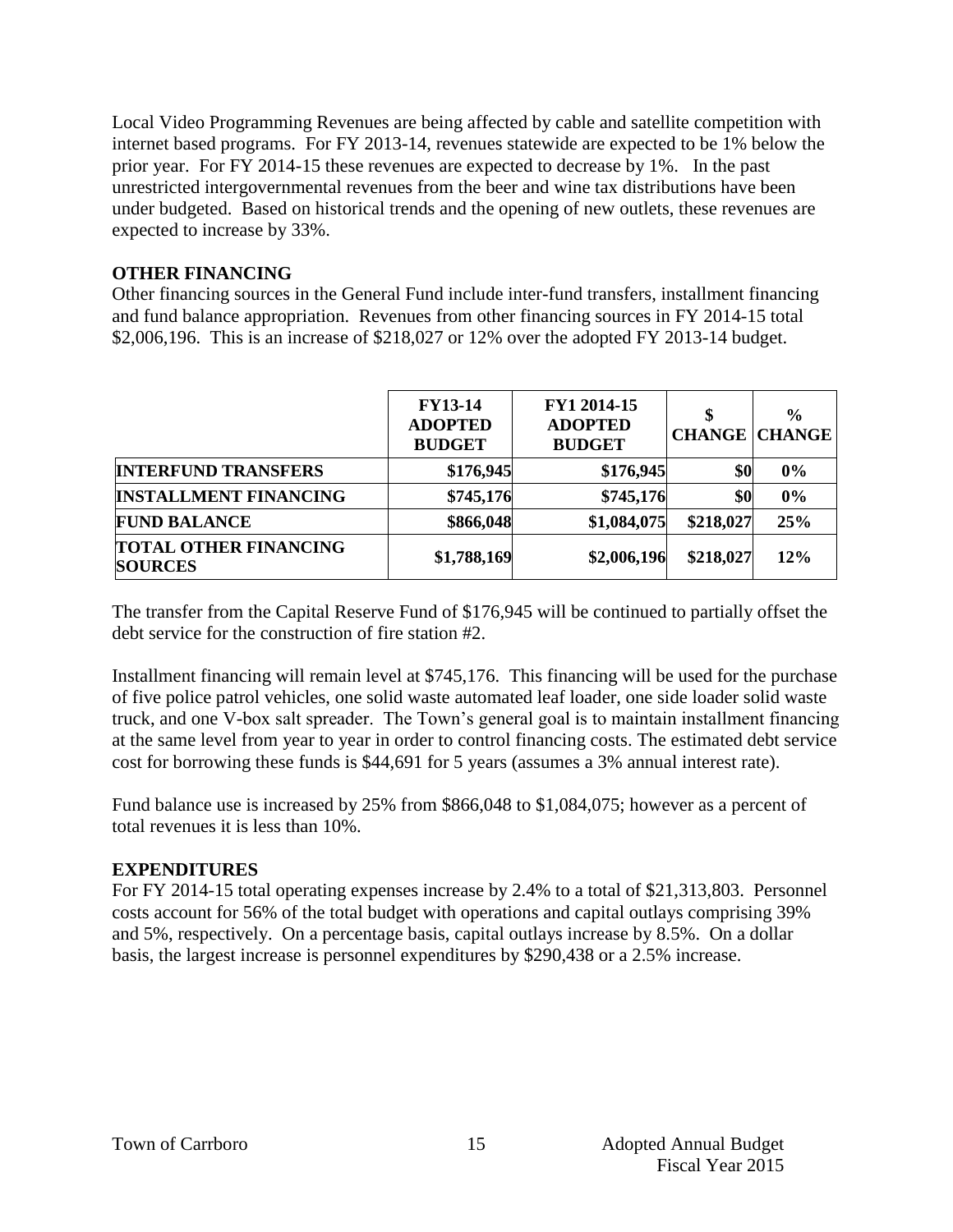| <b>EXPENDITURE</b>    | 2013-14<br><b>ADOPTED</b><br><b>BUDGET</b> | 2014-15<br><b>ADOPTED</b><br><b>BUDGET</b> | \$ CHANGE     | % CHANGE |
|-----------------------|--------------------------------------------|--------------------------------------------|---------------|----------|
| <b>PERSONNEL</b>      | 11,622,862<br>¢<br>Φ                       | 11,913,300<br>\$                           | 290,438<br>\$ | 2.5%     |
| <b>OPERATIONS</b>     | 8,175,299<br>œ<br>Φ                        | \$<br>8,383,607                            | 208,308<br>\$ | 2.5%     |
| <b>CAPITAL OUTLAY</b> | 937,495<br>¢                               | 1,016,896<br>\$                            | \$<br>79,401  | 8.5%     |
| <b>TOTAL</b>          | \$<br>20,735,656                           | 21,313,803<br>\$                           | \$<br>578,147 | 2.8%     |

#### **PERSONNEL**

Factors driving the personnel cost increase include: a) 1.9% across the board pay adjustment provided to employees in FY 2013-14; b) proposed 2% across the board pay adjustment for employees in FY 2014-15 plus a fixed dollar amount of merit pay awards; and c) projected 9.7% increase in health insurance premiums.

Unlike the past two fiscal years, the Town does not anticipate a large number of retirements resulting in no increase for retiree health insurance or Law Enforcement Officers Early Separation Allowance. Thus, these costs remain unchanged from 2013-14. Contribution rates for the Local Government Employees' Retirement System (LGERS) are expected to remain at their current rates (i.e., 7.07% for general employees and 7.55% for law enforcement officers). Depending upon future portfolio performance, the LGERS rates may increase in future years.



FY 2014-15 Pay and Benefits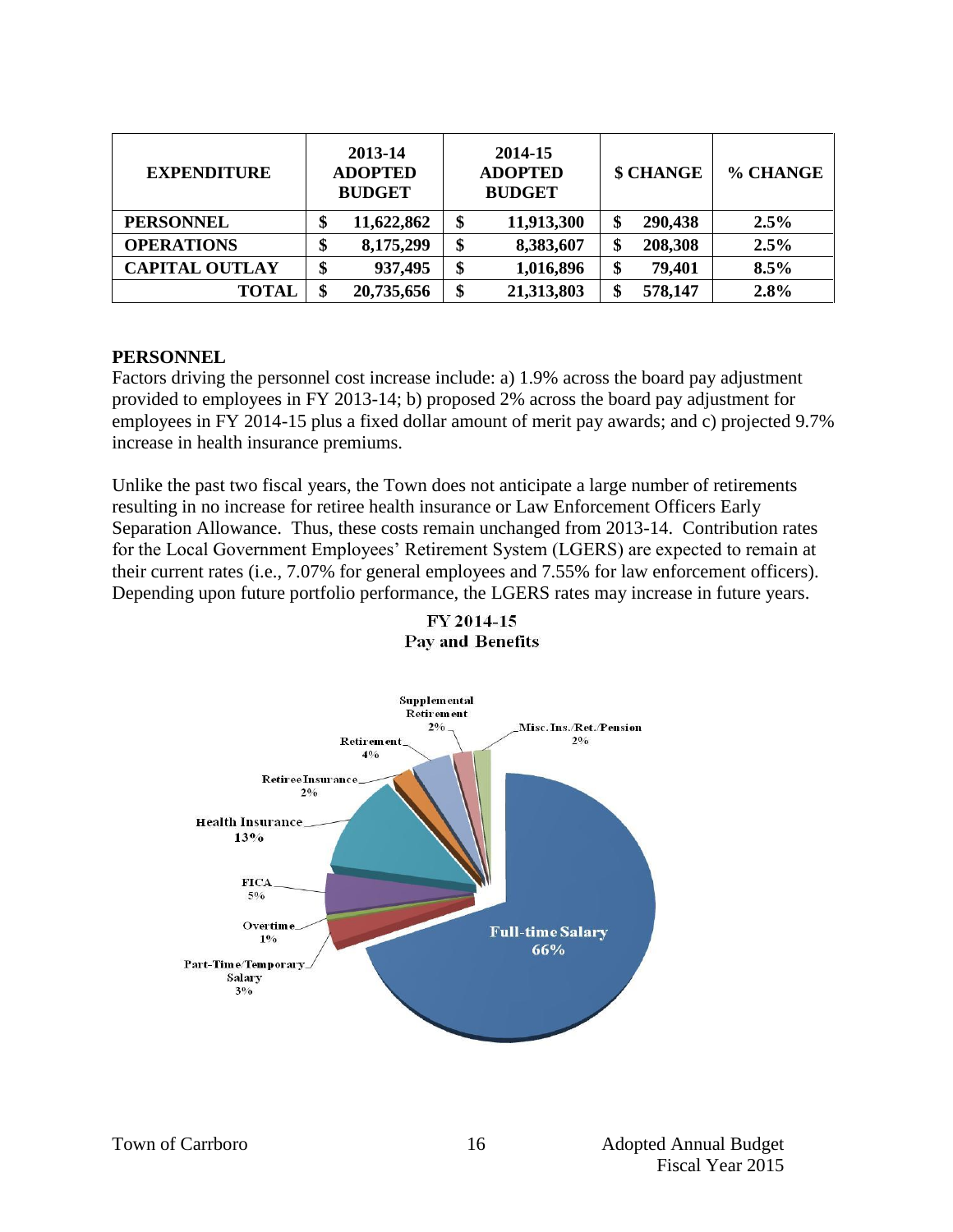In addition to an across the board salary adjustment, the Town will provide merit pay for employees and implement a housing wage strategy. Merit pay will be provided to employees in the form of a fixed dollar amount based on the employee's Annual Performance Review rating and whether the employee is earning below or above the Minimum Housing Wage annual salary. Below is the fixed dollar amount to be awarded by performance rating.

| <b>Minimum Housing Wage</b>           | Outstanding<br><b>Performance</b><br>Rating | Proficient<br><b>Performance</b><br>Rating |       |  |
|---------------------------------------|---------------------------------------------|--------------------------------------------|-------|--|
| Below Annual Salary of \$31,158       | 1,500                                       | -S                                         | 1,000 |  |
| At or Above Annual Salary of \$31,158 | 1,000                                       |                                            | 500   |  |

The proposed merit pay plan for FY 2014-15 will make merit pay available to all employees and at the same time allow employees earning below the minimum housing wage to move closer to the housing wage. Recognizing that to raise all employees above the minimum housing wage at one time is financially not feasible, plus the salary compression issues that would result, a phased approach over time has been determined to be the best approach. The goal is to have all employees earning more than the minimum housing wage within the next five years.

It has been five years since the Town funded has provided employees with merit or Pay-for-Performance because of budgetary constraints. When the Board of Aldermen approved the payfor-performance plan, it was understood that performance pay amounts may vary from year to year depending on budget availability and labor market conditions.

For FY 2014-15 total full-time equivalent positions increase from 156 to 158.0. Two part-time administrative positions (one in police department; and one in fire department) will be converted to full-time. A new full-time Assistant to the Manager will be created to handle a number of special projects, including affordable housing as well as neighborhood and constituent services.

#### **OPERATIONS EXPENSES**

Operating expenses in the General Fund is \$124,111 or 1.5% more than last year. In addition to maintaining the existing services, funds are budgeted for new activities, including: matching funds for a parking study (\$30,000); Town Hall renovation study (\$60,000), traffic calming (\$53,000); relocation of mulch file to comply with DENR requirements (\$73,000) and, flood control engineering (\$20,000).

## **CAPITAL OUTLAY**

Capital outlays will increase by 8.5% from \$937,495 to \$1,016,896 in FY 2014-15. In addition to vehicles and equipment purchases, capital outlays include: Resurfacing of tennis court and basketball court at Anderson Park (\$21,222); Baldwin Court Basketball renovation (\$50,039); Digital Divide Capital Infrastructure (\$30,753); In-Car video cameras for 8 patrol vehicles; and, replacement of the large format scanner for GIS in the planning department (\$17,000).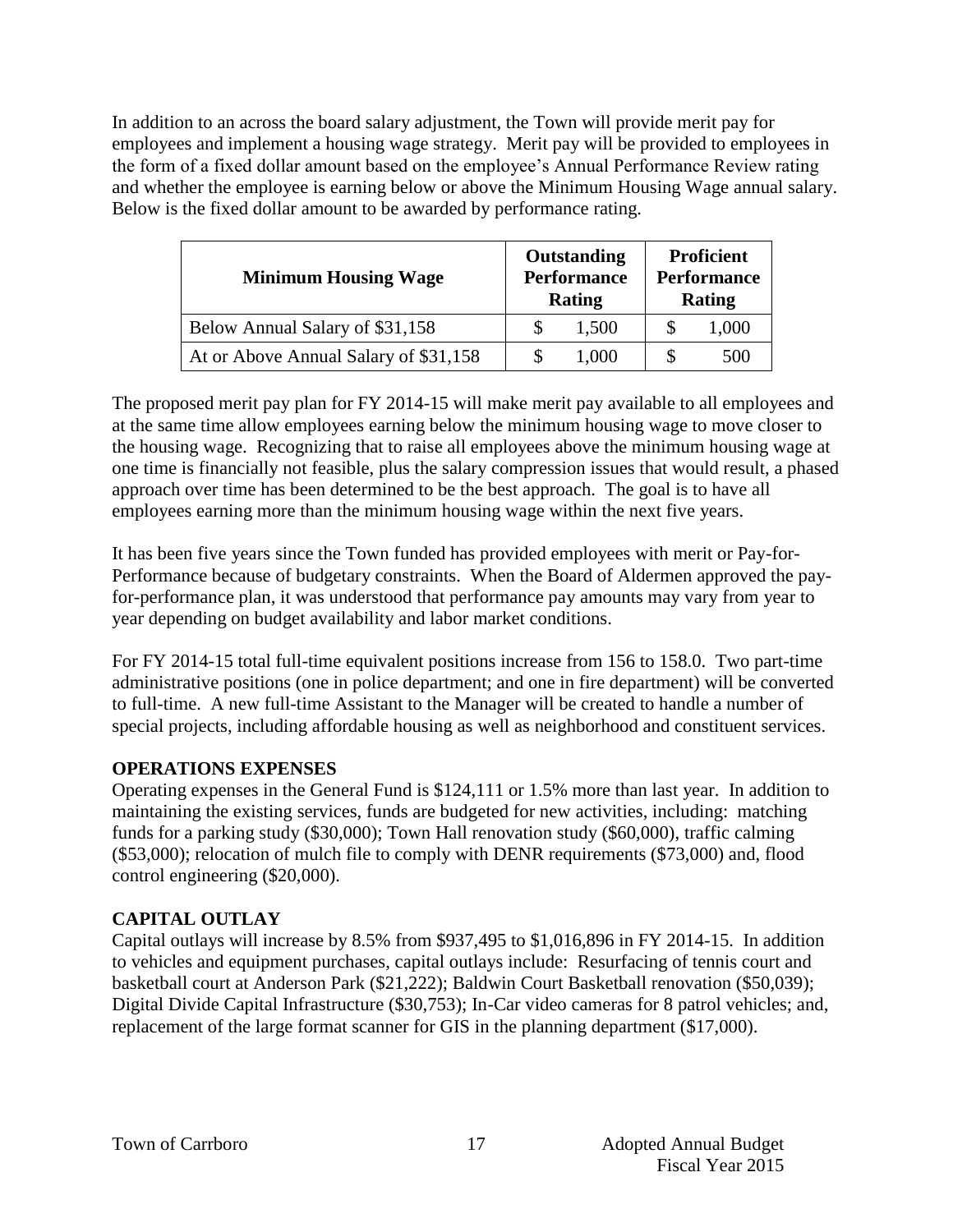Based on the CIP, a total of \$1.7 million for vehicles and equipment was requested by departments for FY 2014-15. After re-prioritizing, these requests were reduced to a total of \$745,176 for the following departments.

| <b>Department</b> | Vehicle                                         | Cost          |
|-------------------|-------------------------------------------------|---------------|
| Police            | Patrol - 5 Replacement Vehicles @ \$45,635 each | \$228,176     |
| Public Works      | Solid Waste - Automated Leaf Loader             | 215,000       |
| Public Works      | Side Loader Solid Waste Truck                   | 269,000       |
| Public Works      | <b>V-Box Salt Spreader</b>                      | 33,000        |
|                   | <b>TOTAL</b>                                    | 745,176<br>\$ |

As part of the Town's strategic energy and climate protection plan, police patrol vehicles will be equipped with a Havis Idle Manager. This will allow officers to operate mission critical electrical loads such as lights, radio, lap top and in-car video system without the engine running. This idle manager will also reduce unnecessary engine idling, save fuel, reduce wear and tear on engine, and reduce green house gas emissions.

Capital projects can affect all categories of spending in the operating budget, including personnel and operating costs in addition to capital outlay costs. Projects that are currently underway and to be completed within 1-2 years will generally not have an immediate impact on the operating budget due to their newness.

As the Town implements its Strategic Energy and Climate Protection Plan, capital projects are to be evaluated for energy savings which will reduce operating costs. The Town Manager develops and maintains a six-year capital improvement program (CIP) plan that includes long-term maintenance, infrastructure needs and technology needed for the community. For FY 2014-15 through FY 2019-20 this plan totals \$45.8 million:

| <b>Type of Project</b>                 | <b>Amount</b> | % of Total |
|----------------------------------------|---------------|------------|
| <b>Current Projects</b>                | \$16,231,034  | 35.4%      |
| <b>Mandated Storm Water Management</b> | 2,013,086     | 4.4%       |
| Vehicles & Equipment                   | 6,275,374     | 13.7%      |
| Technology                             | 90,000        | 0.2%       |
| New Projects                           | 21,279,917    | 46.4%      |
| <b>Total</b>                           | \$45,889,411  | 100.0%     |

Funding to undertake all projects in the CIP over the next six years would be needed from the following sources: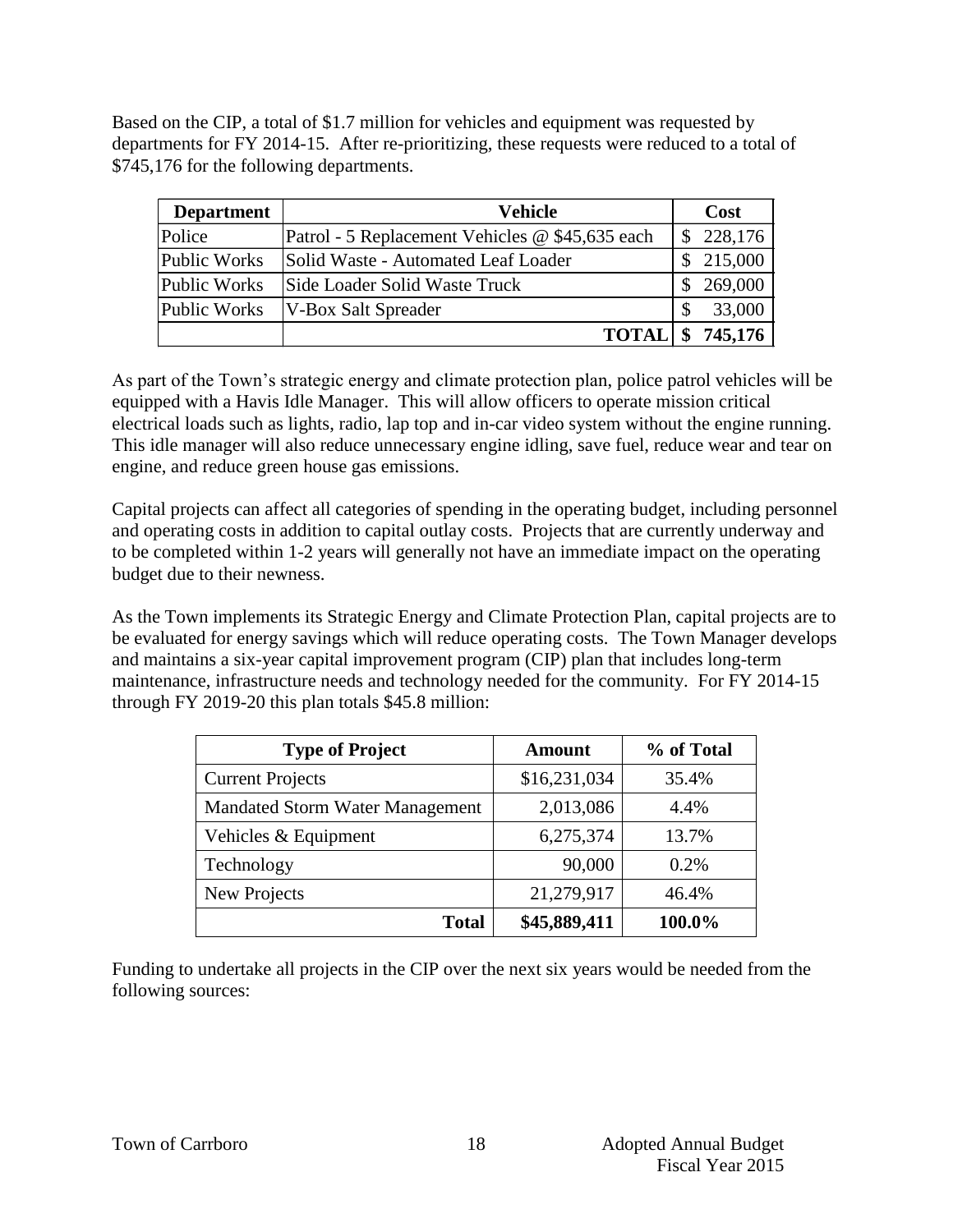

Details of the CIP can be reviewed on the Town's web site at: [http://www.townofcarrboro.org/MS/CIP/2011/TableofContents.htm.](http://www.townofcarrboro.org/MS/CIP/2011/TableofContents.htm)

#### **SPECIAL REVENUE FUND**

While the general fund is the major operating budget for the Town, the annual budget includes the Special Revenue Fund and Capital Projects Fund. The Special Revenue Fund accounts for revenues and expenditures legally restricted or designated by the Board for specific program activities or services. Included in the Special Revenue Fund are: revolving loans for economic development or energy efficiency, business loan program, affordable housing, and grants administration. The Special Revenue Fund total budget for FY 2014-15 is \$860,412.

#### **CAPITAL PROJECTS FUND**

The Capital Projects Fund accounts for capital projects that are financed by the general obligation bonds, notes, other debt instruments and pay-go for the construction or acquisition of a capital asset. Included in the Capital Projects Fund are: capital projects, capital reserve, GO bonds for sidewalks and greenways, and payment in lieu.

Capital projects (i.e., those costing more than \$100,000 or take more than one year to complete) are generally established in the CIP and funds may be appropriate in the annual general fund operating budget based on affordability. Contingent upon fund balance ratios in the Town's general fund remaining within the stated fiscal policy goal of 22.5% to 35%, funds may be assigned or committed for funding through fund balance appropriation. At June 30, 2013, unassigned fund balance in the general fund exceeded 35% and the Town Manager, in accordance with Town policy, assigned \$2.0 million for future capital projects. For FY 2014-15 the total Capital Project Fund budget is \$7.3 million. The following new projects identified for funding by appropriation of assigned fund balance are: LED Street Lights Replacement (\$96,250); Wilson Park Tennis Court Replacement (\$168,087); and, Jones Creek Greenway (\$337,957)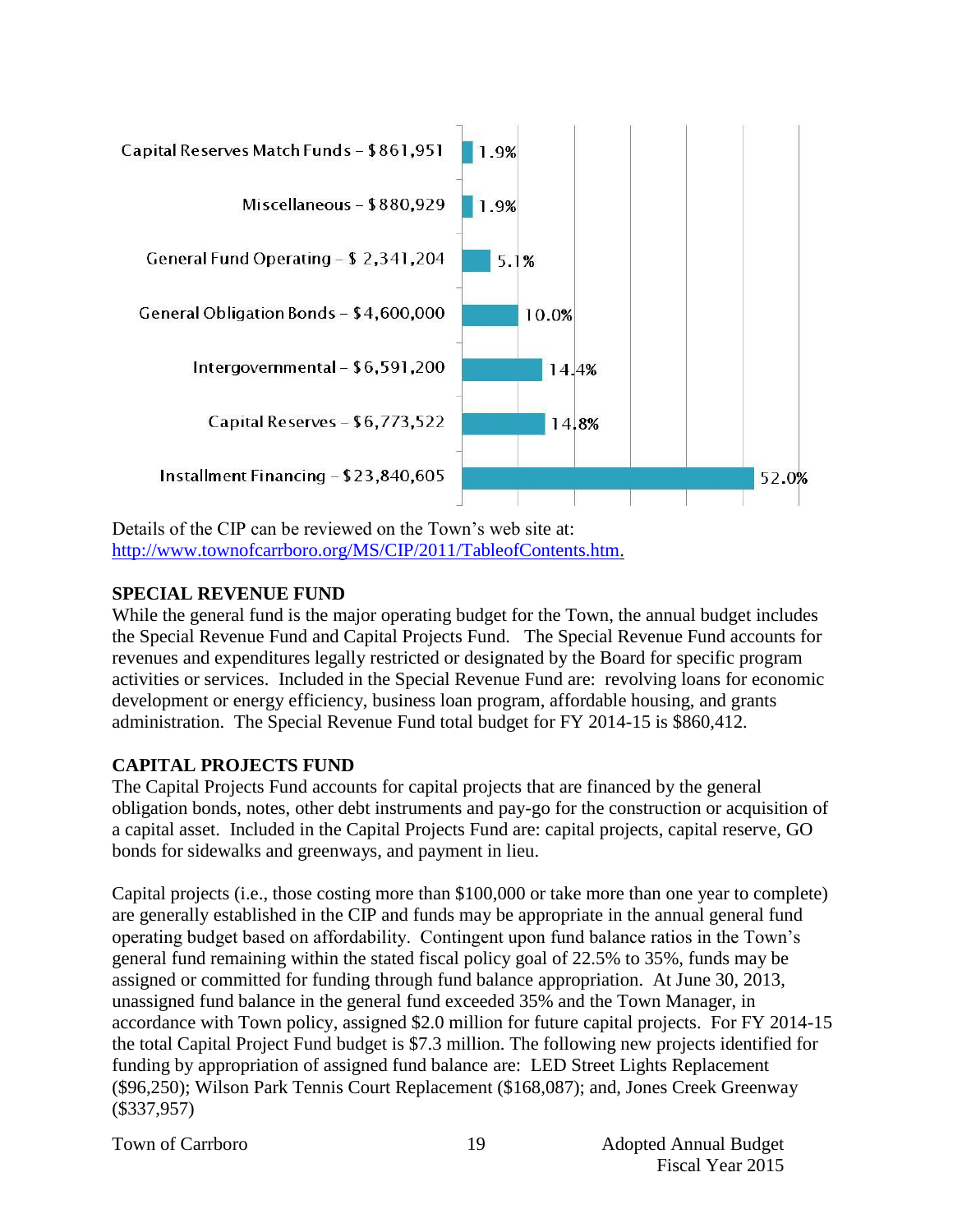A transfer from the Capital Reserve Fund of \$176,945 is budgeted to offset debt service costs for the construction of fire station #2. This transfer is recognized as revenue to the general fund under Other Financing Sources with a corresponding expense budget in the debt service budget.

#### **CONCLUSION**

Economic conditions in North Carolina appear to have settled into a positive growth pattern. Job losses and unemployment rates have improved. There is uncertainty as to the impact of individuals leaving the work force and reforms to the state's unemployment system enacted last year are having on the declining state unemployment rate

Locally, economic improvements are reflected in the low unemployment rate, taxable sales and increased value of residential building permits. Town revenues are projected to meet budget for the year ending June 30, 2014. The overall revenue outlook for FY 2014-15 is expected to be 2.4% above FY 2013-14. Recurring revenues which represent 91% of the total general fund budget are projected to grow by 2%.

While the economic environment is showing signs of recovery and growth, there is concern about tax reform legislation that may be considered by the North Carolina General Assembly in its upcoming session. The method of distribution of electricity and piped natural gas sales taxes to localities has been changed for FY 2014-15 with no guarantee of hold harmless. Study commissions are reviewing Powell Bill allocation formulas and privilege license fees that could affect intergovernmental revenues available to local municipalities. We must continue to monitor and evaluate the potential impact of any proposed tax reforms that may be enacted by the North Carolina General Assembly.

The Town has begun to implement its strategic energy and climate protection plan with the goal of not only saving energy, but to reduce operating costs as well. All capital projects, including vehicles and equipment, will be considered for energy saving measures that will also lead to reduced operating costs. As in the past, all investments in capital equipment will be scrutinized from a cost-benefit analysis and to gain maximum use of the asset to the fullest extent possible.

Careful and balanced choices are presented in the FY 2014-15 budget that provide for continued quality service delivery, carrying out Board priorities, acquiring needed capital items, and adjusting the compensation for Town's employees.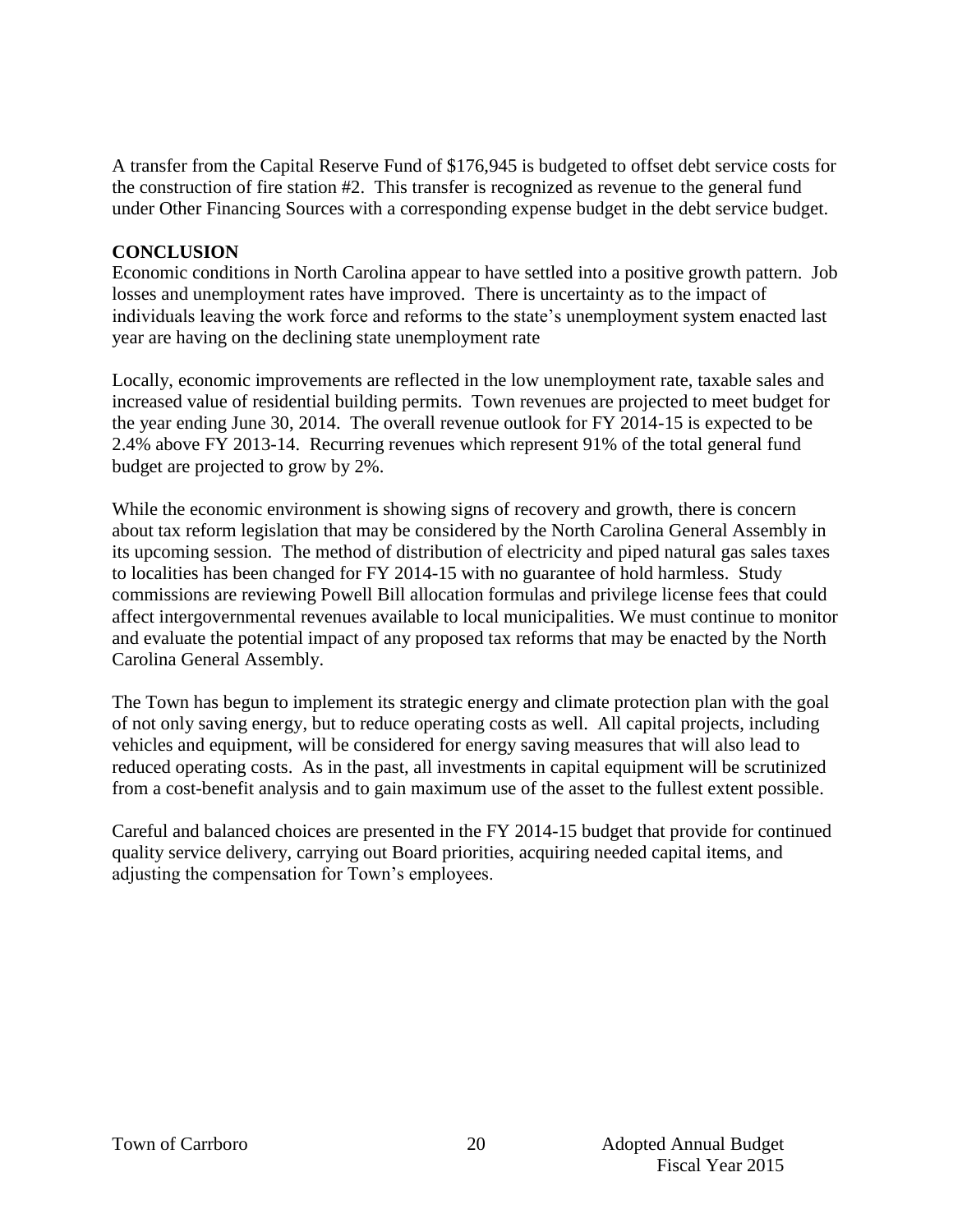|                                  | <b>General Fund</b> | <b>Special</b><br><b>Revenue</b><br><b>Funds</b> | <b>Capital Funds</b> | <b>Total All Funds</b> |
|----------------------------------|---------------------|--------------------------------------------------|----------------------|------------------------|
| Ad Valorem Tax                   | \$12,166,764        |                                                  |                      | \$<br>12,166,764       |
| <b>Local Sales Tax</b>           | \$3,371,537         |                                                  |                      | \$<br>3,371,537        |
| <b>Other Taxes/Licenses</b>      | \$542,436           |                                                  |                      | \$<br>542,436          |
| Unrestricted Intergovernmental   | \$900,554           |                                                  |                      | \$<br>900,554          |
| Restricted Intergovernmental     | \$596,959           | $\mathcal{S}$<br>211,523                         | \$<br>1,492,892      | \$<br>2,301,374        |
| Fees and Permits                 | \$1,336,731         |                                                  |                      | \$<br>1,336,731        |
| Sales and Services               | \$233,145           |                                                  |                      | \$<br>233,145          |
| <b>Investment Earnings</b>       | \$7,036             | \$<br>88,854                                     | \$<br>39,834         | \$<br>135,724          |
| <b>Other Revenues</b>            | \$175,153           | \$<br>380,048                                    | \$<br>999,373        | \$<br>1,554,574        |
| <b>Other Financing Sources</b>   | \$922,121           | \$<br>179,987                                    | \$<br>1,825,273      | \$<br>2,927,381        |
| <b>Fund Balance Appropriated</b> | \$1,061,367         | \$                                               | \$<br>3,029,480      | \$<br>4,090,847        |
| <b>Total Budgeted Revenues</b>   | \$21,313,803        | \$<br>860,412                                    | \$<br>7,386,852      | 29,561,067<br>\$       |

# **Revenue Summary - All Funds by Fund Type**

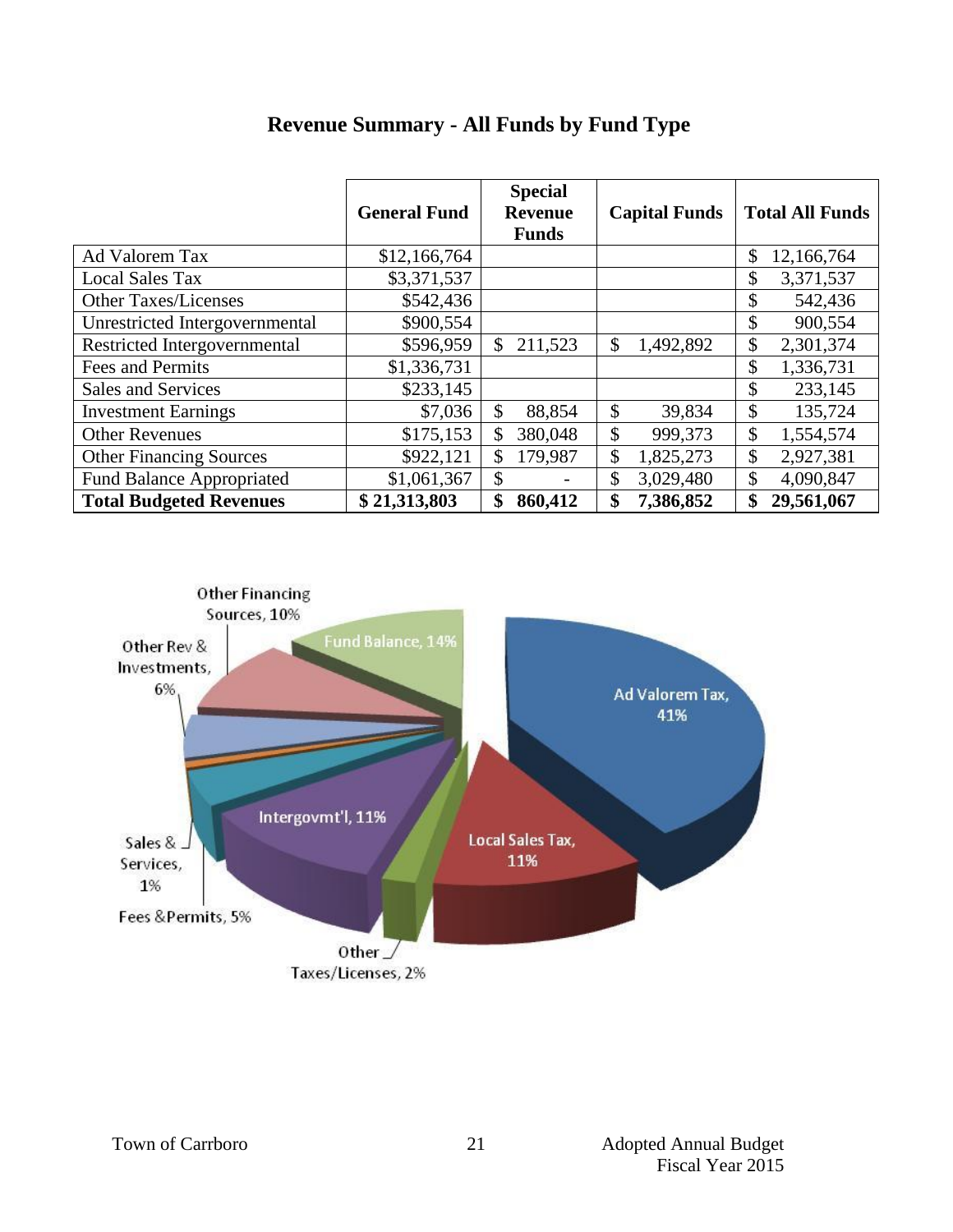|                                           | <b>General Fund</b> | <b>Special</b><br><b>Revenue Funds</b> | <b>Capital Funds</b> |                          | <b>Total All Funds</b> |            |
|-------------------------------------------|---------------------|----------------------------------------|----------------------|--------------------------|------------------------|------------|
| Mayor and Board of Aldermen               | \$<br>265,062       |                                        | \$                   | 30,099                   | \$                     | 295,161    |
| <b>Advisory Boards</b>                    | \$<br>17,200        |                                        |                      |                          | \$                     | 17,200     |
| Governance Support                        | \$<br>495,867       |                                        |                      |                          | \$                     | 495,867    |
| <b>Town Manager</b>                       | \$<br>340,300       |                                        |                      |                          | \$                     | 340,300    |
| <b>Economic and Community Development</b> | \$<br>214,598       | \$<br>860,412                          | \$                   | $\overline{\phantom{a}}$ | \$                     | 1,075,010  |
| Town Clerk                                | \$<br>126,753       |                                        |                      |                          | \$                     | 126,753    |
| <b>Management Services</b>                | \$<br>1,097,460     |                                        |                      |                          | \$                     | 1,097,460  |
| <b>Human Resources</b>                    | \$<br>529,755       |                                        |                      |                          | \$                     | 529,755    |
| <b>Information Technology</b>             | \$<br>1,301,227     |                                        | \$                   | 30,753                   | \$                     | 1,331,980  |
| Police                                    | \$<br>3,577,069     |                                        |                      |                          | \$                     | 3,577,069  |
| Fire                                      | \$<br>2,671,151     | \$<br>۰                                | \$                   | 683,000                  | \$                     | 3,354,151  |
| Planning                                  | \$<br>1,327,570     | \$<br>۰                                | \$                   | 472,755                  | \$                     | 1,800,325  |
| Transportation                            | \$<br>1,472,520     |                                        |                      |                          | \$                     | 1,472,520  |
| Public Works                              | \$<br>4,281,031     |                                        | \$                   | 5,252,294                | \$                     | 9,533,325  |
| Parks and Recreation                      | \$<br>1,669,102     |                                        | \$                   | 568,112                  | \$                     | 2,237,214  |
| Non-departmental                          | \$<br>712,247       |                                        | \$                   | 172,894                  | \$                     | 885,141    |
| Debt Service                              | \$<br>1,214,891     |                                        | \$                   | 176,945                  | \$                     | 1,391,836  |
| <b>Total Budgeted Expenditures</b>        | \$<br>21,313,803    | \$<br>860,412                          | \$                   | 7,386,852                | \$                     | 29,561,067 |

# **Expense Summary - All Funds by Fund Type**

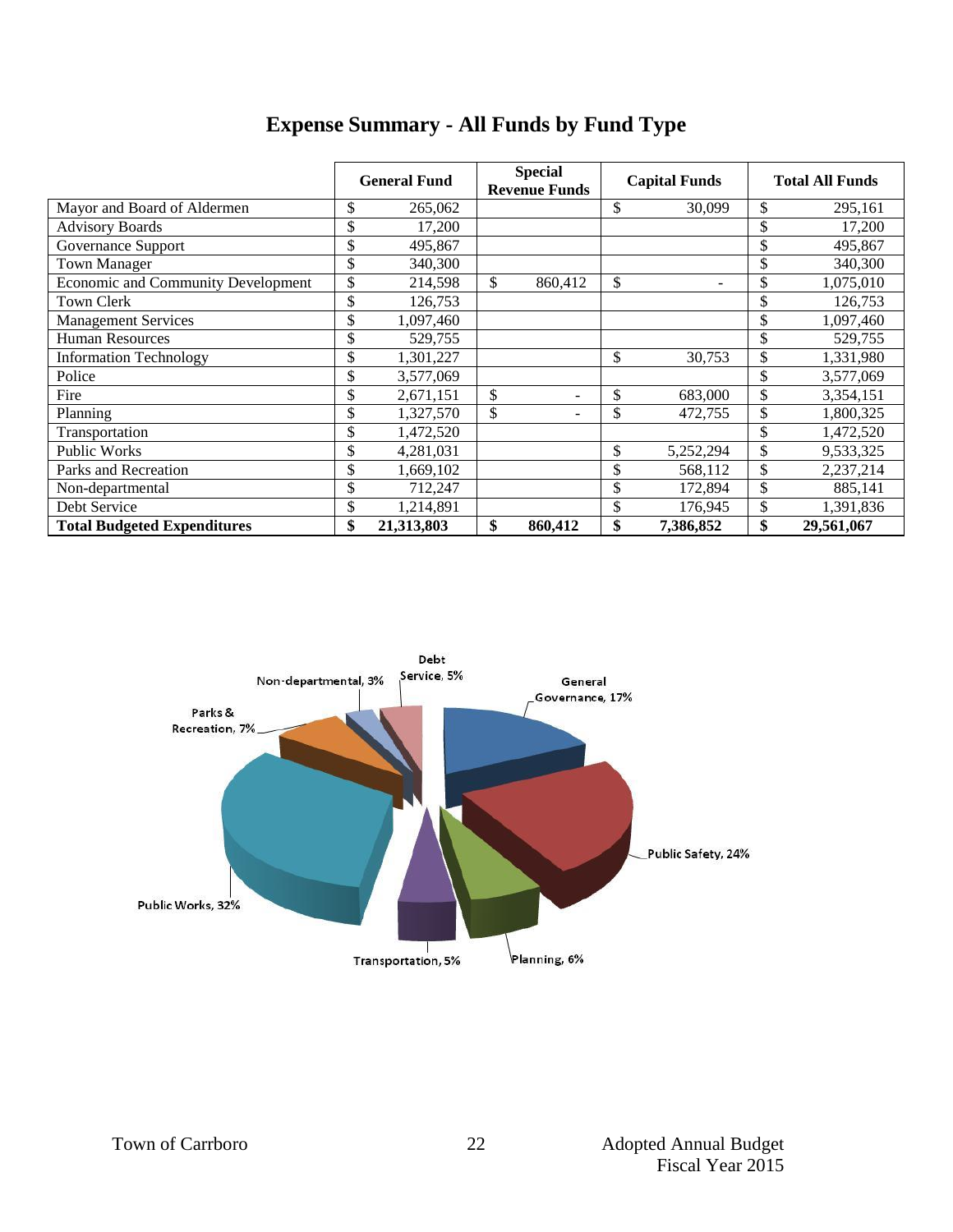**A motion was made by Alderman Seils, seconded by Alderman Chaney, that this ordinance be approved.** 

# **ANNUAL BUDGET ORDINANCE**

# **Town of Carrboro, North Carolina FY 2014-15**

Ordinance No. 32/2013-14

WHEREAS, the recommended budget for FY 2014-15 was submitted to the Board of Aldermen on May 13, 2014 by the Town Manager pursuant to G.S. 159-11 and filed with the Town Clerk pursuant to G.S. 159-12;

WHEREAS, on May 20, 2014, the Board of Aldermen held a public hearing on the budget pursuant to G.S. 159-12;

WHEREAS, on June 17, 2014, the Board of Aldermen adopted a budget ordinance making appropriations and levying taxes in such sums as the Board of Aldermen considers sufficient and proper in accordance with G.S. 159-13;

BE IT ORDAINED BY THE BOARD OF ALDERMEN OF THE TOWN OF CARRBORO, NORTH CAROLINA:

**Section 1.** The following amounts are hereby appropriated for the operation of the Town of Carrboro and its activities for the fiscal year beginning July 1, 2014 and ending June 30, 2015, according to the following schedules.

# **SCHEDULE A - GENERAL FUND**

| <b>GENERAL GOVERNMENT</b>           |                 | \$<br>4,388,222 |
|-------------------------------------|-----------------|-----------------|
| Mayor & Board of Alderman           | \$<br>265,062   |                 |
| <b>Advisory Boards</b>              | \$<br>17,200    |                 |
| Governance Support                  | \$<br>495,867   |                 |
| <b>Town Manager</b>                 | \$<br>340,300   |                 |
| Economic & Community Development \$ | 214,598         |                 |
| <b>Town Clerk</b>                   | \$<br>126,753   |                 |
| <b>Management Services</b>          | \$<br>1,097,460 |                 |
| <b>Human Resources</b>              | \$<br>529,755   |                 |
| <b>Information Technology</b>       | \$<br>1,301,227 |                 |
| <b>PUBLIC SAFETY</b>                |                 | \$<br>6,248,220 |
| Police                              | \$<br>3,577,069 |                 |
| Fire                                | \$<br>2,671,151 |                 |
| <b>PLANNING</b>                     |                 | \$<br>1,327,570 |
| <b>TRANSPORTATION</b>               |                 | \$<br>1,472,520 |
| <b>PUBLIC WORKS</b>                 |                 | \$<br>4,281,031 |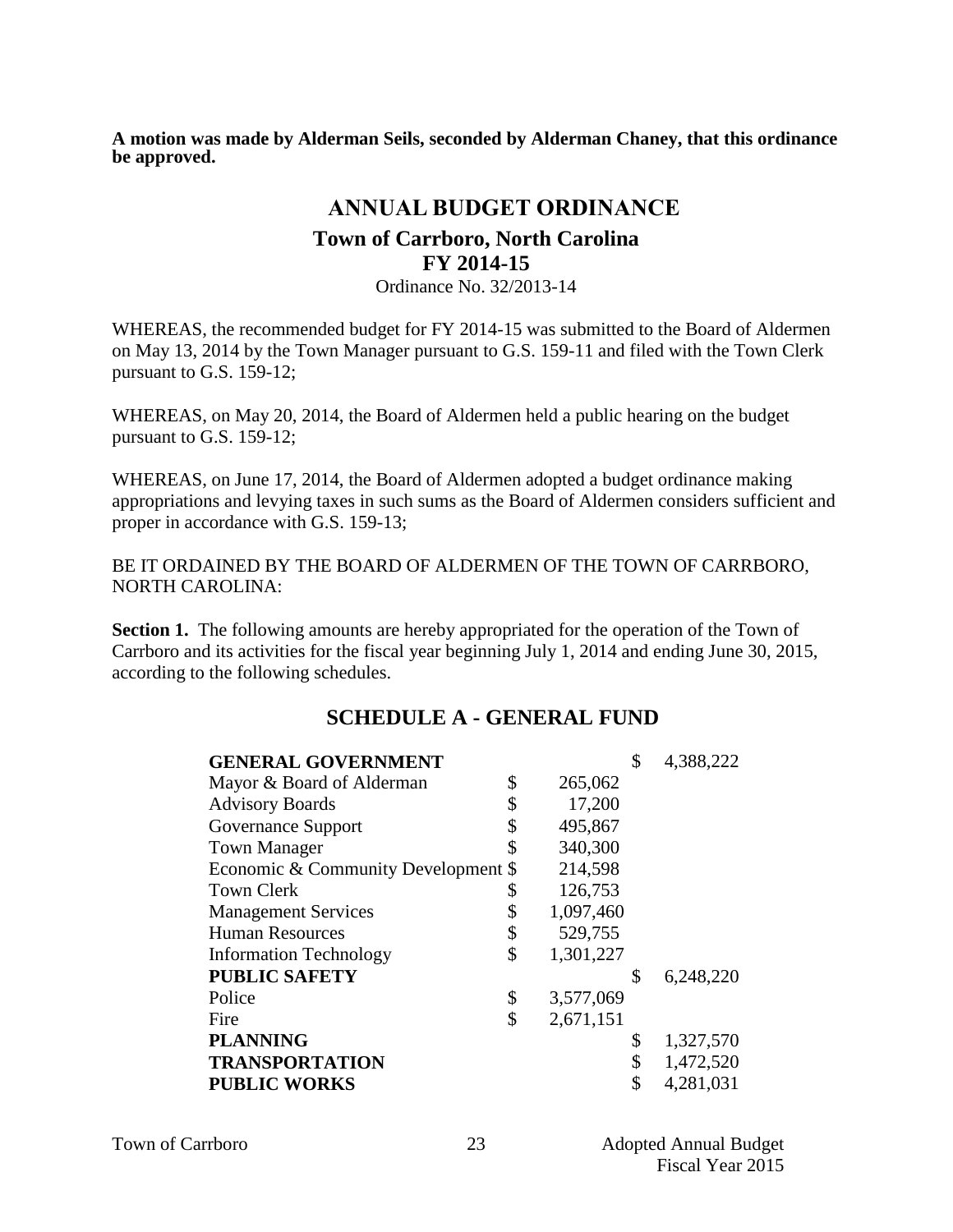| <b>PARKS &amp; RECREATION</b> | $\frac{\$}{0.669,102}$ |
|-------------------------------|------------------------|
| <b>NONDEPARTMENTAL</b>        | $\frac{\$}{212,246}$   |
| <b>DEBT SERVICE</b>           | $\frac{1,214,891}{2}$  |
| <b>TOTAL GENERAL FUND</b>     | \$21,313,803           |

#### **SCHEDULE B – CAPITAL RESERVE FUND CAPITAL RESERVE FUND** Transfer to General Fund  $\qquad \qquad$  \$ 176,945

**Section 2.** It is estimated that revenues from the following major sources will be available during the fiscal year beginning July 1, 2014 and ending June 30, 2015 to meet the foregoing schedules:

| Ad Valorem Tax                   | \$<br>12,166,764 |
|----------------------------------|------------------|
| <b>Local Sales Tax</b>           | \$<br>3,371,537  |
| <b>Other Taxes/Licenses</b>      | \$<br>519,728    |
| Unrestricted Intergovernmental   | \$<br>900,554    |
| Restricted Intergovernmental     | \$<br>596,959    |
| Fees and Permits                 | \$<br>1,336,731  |
| Sales and Services               | \$<br>233,145    |
| <b>Investment Earnings</b>       | \$<br>7,036      |
| <b>Other Revenues</b>            | \$<br>175,153    |
| <b>Other Financing Sources</b>   | \$<br>922,121    |
| <b>Fund Balance Appropriated</b> | \$<br>1,084,075  |
| <b>TOTAL GENERAL FUND</b>        | 21,313,803       |

#### **SCHEDULE A - GENERAL FUND**

## **SCHEDULE B – CAPITAL RESERVE FUND**

Fund Balance Appropriated ............................................................\$176,945

**Section 3.** Pursuant to GS 159-13.2, the Board of Aldermen may authorize and budget for capital projects and multi-year special revenue funds in its annual budget or project ordinance. The project ordinance authorizes all appropriations necessary for the completion of the projects.

**Section 4.** Charges for services and fees by Town Departments are levied in the amounts set forth in the Miscellaneous Fees and Charges Schedule.

**Section 5.** The following authorities shall apply:

- a. The Town Manager can transfer funds between departments and functions within the General Fund for pay plan adjustments, service level benefits, law enforcement separation allowance, unemployment insurance, and retiree, dependent, and permanent part-time health benefits without further action by the Board.
- b. The Town Manager can transfer funds within functions.